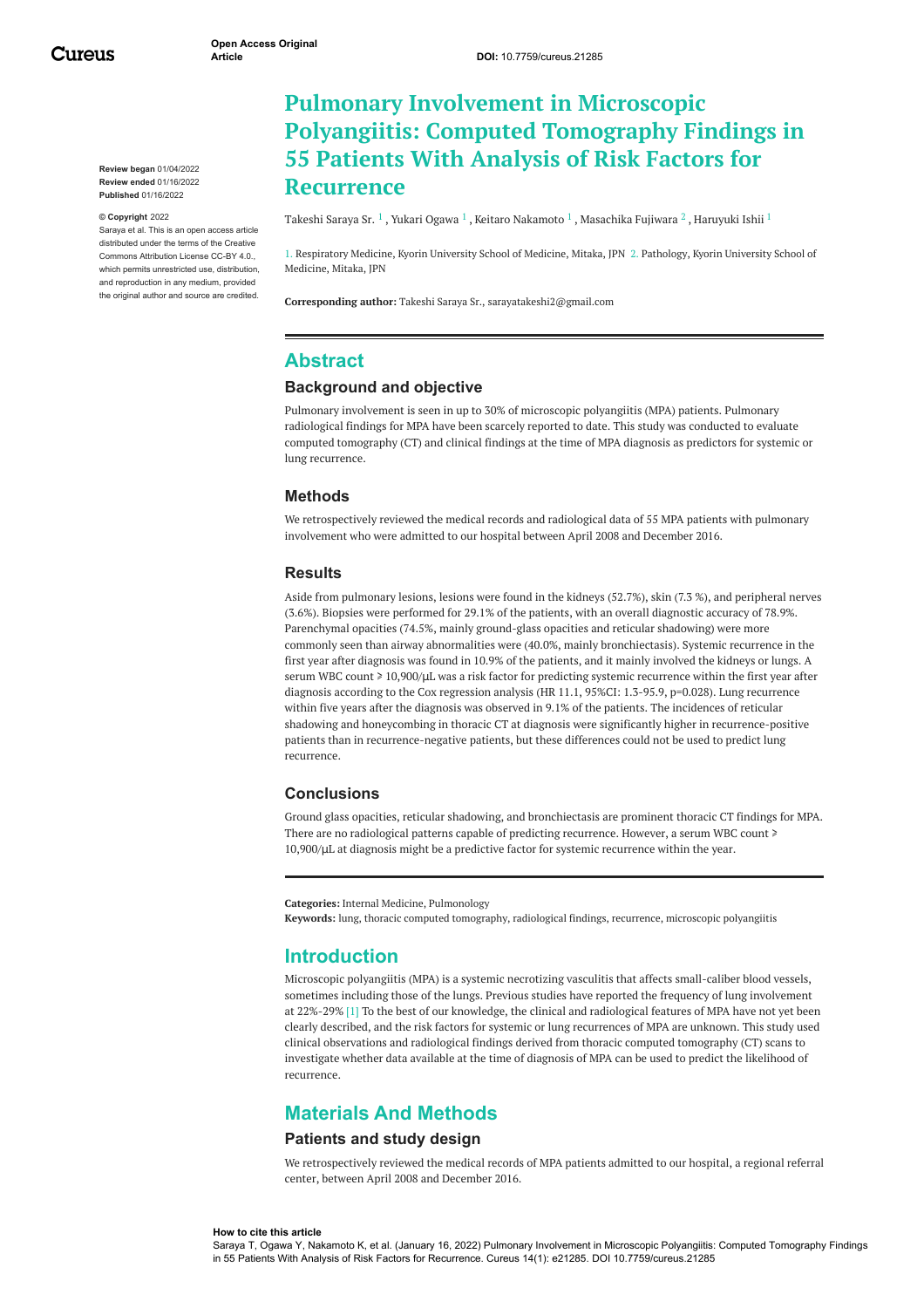We enrolled 55 patients with lung involvement who satisfied the criteria for MPA given in Japanese Labour and Welfare, Japan 1998 but excluding patients who had no lung lesions detectable in thoracic CT scans, or for whom CT scans were not available (n=8), or who in addition to MPA had other lung conditions (n=5), such as lung infections (nontuberculous mycobacterium, lung abscesses) or collagen-related vascular diseases (Sjogren syndrome plus Scleroderma, Rheumatoid arthritis) (Figure *[1](#page-1-0)*).

<span id="page-1-0"></span>

### **FIGURE 1: Schema for enrolling MPA patients**

Schema for enrolling MPA patients. Of 68 MPA patients, CT findings were available for 60. Five patients were excluded due to lung infections (nontuberculous mycobacterium [NTM], lung abscess) or collagen vascular diseases (Sjogren syndrome [SjS] plus Scleroderma [SSC], Rheumatoid arthritis [RA]).

The clinical and thoracic CT findings were evaluated at the time of diagnosis. Three pulmonologists, each with more than 10 years of experience, independently reviewed the high-resolution CT findings; decisions were interpreted by consensus. The thoracic CT findings were divided into two general categories: 1) airway abnormalities (bronchial wall thickening, bronchiectasis, centrilobular nodules); 2) parenchymal opacities (ground-glass opacities [GGO], consolidation, reticular shadowing, nodules, cavities, hemorrhage, honeycombing). Figure *[2](#page-2-0)* illustrates representative thoracic CT findings.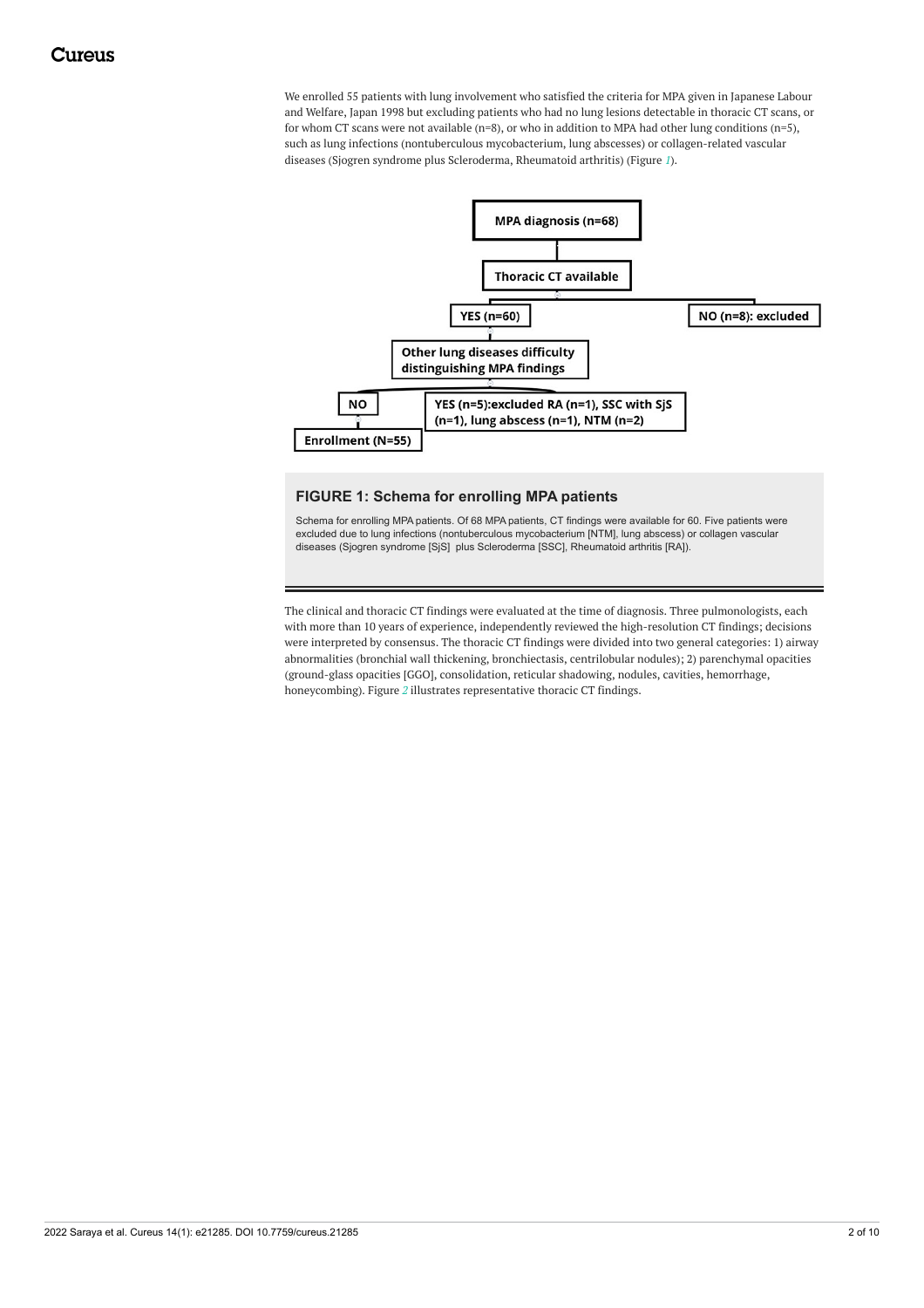<span id="page-2-0"></span>

### **FIGURE 2: Representative radiological finding on thoracic CT**

Representative thoracic computed tomography findings for MPA, (A) showing honeycombing, (B) ground-glass opacities, (C) consolidation, (D) reticular shadowing, (E) nodules, and (F) bronchiectasis with centrilobular nodules.

## **Comparison of patients with and without systemic recurrence in the year following diagnosis**

We compared clinical and radiological findings for the two groups defined according to whether there was systemic recurrence in the first year after the initial MPA diagnosis. Systemic recurrence was defined as the occurrence of one or more of the following events: 1) a newly observed increase in myeloperoxidaseantineutrophil cytoplasmic antibody (MPO-ANCA) titer, 2) progression of previously observed organ dysfunction, and 3) emergence of involvement of other organs.

## **Comparison of patients with and without lung recurrence in the fiveyear period following diagnosis**

We also compared clinical and radiological findings for groups defined according to whether there was recurrence in the lungs in the five-year period after the diagnosis of MPA. We evaluated the findings available at the time of MPA diagnosis as predictive factors for recurrence in the lungs.

### **Statistical analysis**

The data were analyzed statistically using a Pearson's chi-squared test or Mann-Whitney U test. Statistical Package for the Social Sciences (SPSS) Statistics (IBM Corp. Released 2011. IBM SPSS Statistics for Windows, Version 20.0. Armonk, NY: IBM Corp.) was used for all analyses. The overall survival and recurrence rates were evaluated using the Kaplan-Meier method. A log-rank test was used to statistically compare the curves and p values. The cut-off point for the serum markers was determined as the minimum value based on the formula of [(1-sensitivity)2+(1-specificity)2]. A p-value < 0.05 in paired two-sided tests was considered significant. This study was approved by the ethics committee of Kyorin University (approval number 889 H28-149, dated Feb 10, 2017).

## **Results**

We identified a total number of 68 MPA patients over the study period. Eight were excluded owing to the absence of thoracic CT scans, and another five were excluded owing to complications of lung involvement by co-existing collagen vascular diseases such as rheumatoid arthritis (n=1), systemic scleroderma combined with Sjögren syndrome (n=1), lung abscesses (n=1), or non-tuberculous mycobacterium infections (n=2). The remaining 55 patients were enrolled in this study (Figure *[1](#page-1-0)*).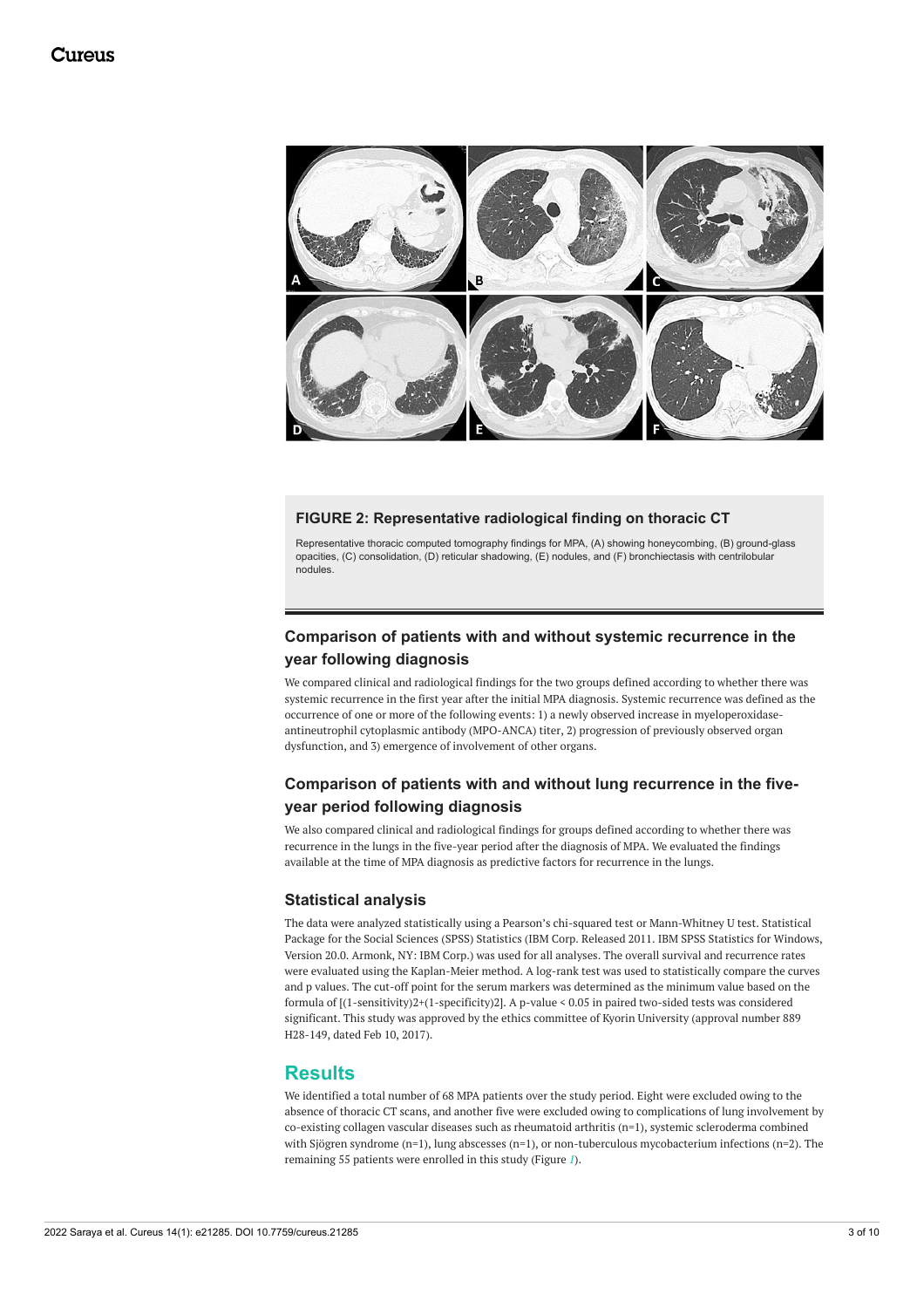## **Patients' clinical backgrounds**

The median age of the 55 patients was 76 years (interquartile range [IQR]: 70-82 years), with a male-tofemale ratio of 23:32 (Table *[1](#page-3-0)*). Among these 55 patients, 25 (45.5%) had respiratory diseases such as interstitial pneumonia (n=10), emphysema (n=6), old pulmonary tuberculosis (n=4), asthma (n=3), organizing pneumonia (n=1), or lung cancer (n=1). The organs affected at the time of diagnosis were the lungs (n=55, 100%), kidneys (n=29, 52.7%); skin (n=4, 7.3%), and peripheral nerves (n=2, 3.6%) (Table *[1](#page-3-0)*). It should be noted that out of the original set of 68 MPA patients, only 80.9% (n=55) showed lung involvement. The other eight, because they showed no pulmonary effects, did not undergo thoracic CT scans and were, therefore, excluded from this study.

<span id="page-3-0"></span>

| <b>Total number of patients</b>           | 55                   |
|-------------------------------------------|----------------------|
| Age                                       | 76 (70-82)           |
| Male/Female                               | 23/32                |
| Comorbid respiratory disease              | 25 (45.5%)           |
| Interstitial pneumonia                    | 10                   |
| Emphysema                                 | $\,6\,$              |
| Old pulmonary tuberculosis                | 4                    |
| Asthma                                    | 3                    |
| Organizing pneumonia                      | $\mathbf{1}$         |
| Lung cancer                               | $\mathbf{1}$         |
| Laboratory data                           |                      |
| WBC (x $10^3/\mu L$ )                     | 9,800 (7,300-13,000) |
| Hemoglobin (g/dL)                         | $9.4(7.7-10.9)$      |
| LDH (IU/L)                                | 194 (168-237)        |
| Albumin (g/dL)                            | $2.6(2.1-3.2)$       |
| CRP (mg/dL)                               | $6.5(1.0-11.9)$      |
| Creatinine (mg/dL)                        | $1.2(0.7-3.6)$       |
| MPO-ANCA (U/mL)                           | 123 (62-296)         |
| $KL-6$ (U/mL)                             | 337 (243-539)        |
| Involved organs                           |                      |
| Kidney                                    | 29 (52.7%)           |
| Lung                                      | 55 (100%)            |
| Peripheral nerve                          | $2(3.6\%)$           |
| Skin                                      | $4(7.3\%)$           |
| Number of pathological assessments        | 16 (29.1 %)          |
| Renal                                     | 13 (23.6 %)          |
| Skin                                      | $4(7.3\%)$           |
| Peripheral nerve                          | $1(1.8\%)$           |
| Lung                                      | $1(1.8\%)$           |
| Diagnostic accuracy of biopsied specimens | 15/19 (78.9%)        |
| Renal                                     | 12/13 (92.3%)        |
| Skin                                      | $2/4(50\%)$          |
| Peripheral nerve                          | 1/1 (100%)           |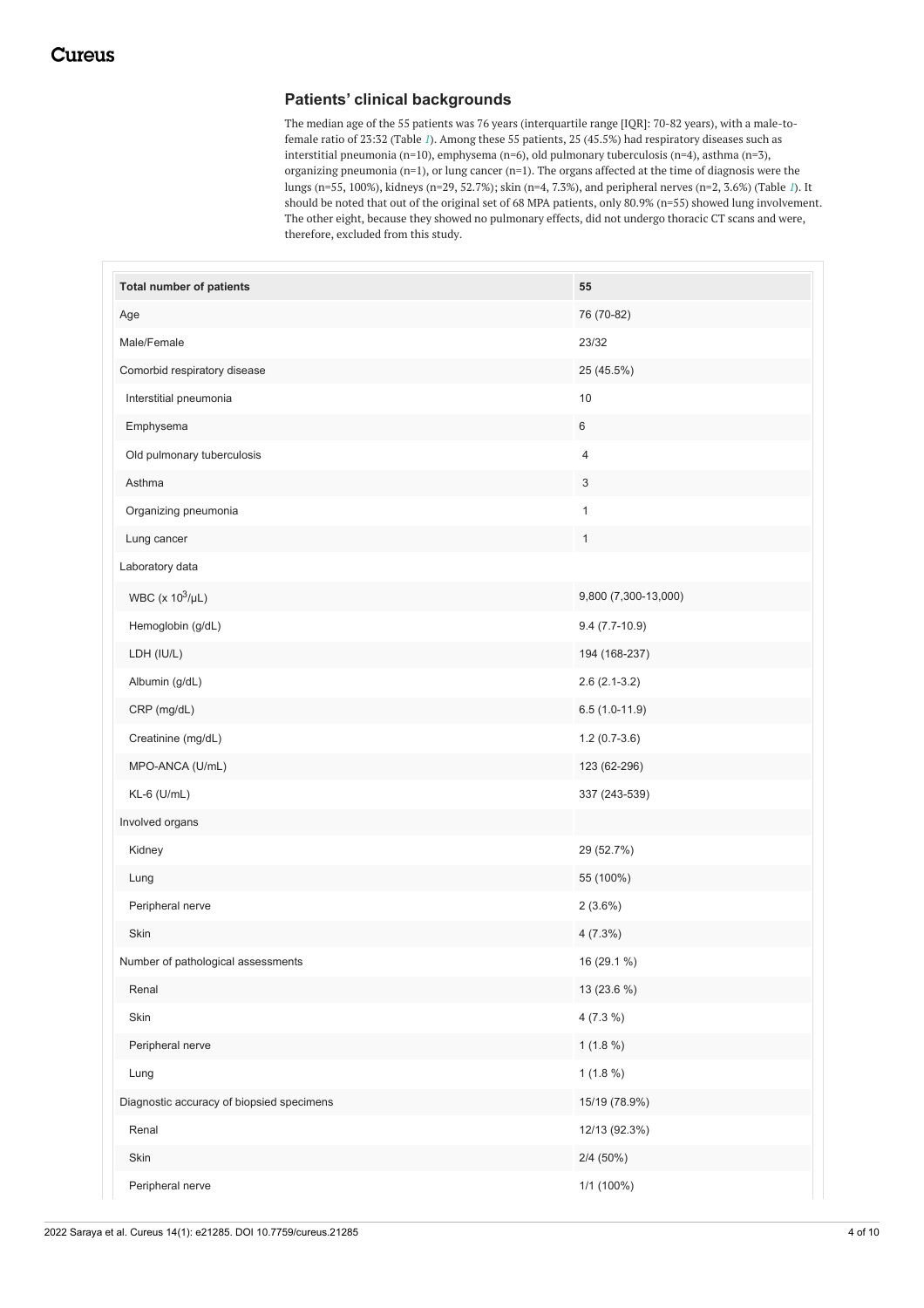# Cureus

| Lung                          | $0/1$ (0%)  |
|-------------------------------|-------------|
| Treatment                     |             |
| Steroid pulse therapy         | 27 (49.1 %) |
| Prednisolone                  | 53 (96.4 %) |
| Other immunosuppressants      | 14 (25.5 %) |
| □Intravenous cyclophosphamide | $9(16.4\%)$ |

### **TABLE 1: MPA patient clinical data**

CRP: C-reactive protein, KL-6: Krebs von den Lungen-6, LDH: lactate dehydrogenase, MPO-ANCA: myeloperoxidase-antineutrophil cytoplasmic antibody, WBC: white blood cell count

> Tissue biopsies of the kidneys (n=13, 29.1%), skin (n=4, 23.6%); peripheral nerves (n=1, 1.8%), or lungs (n=1, 1.8%) were performed for some of the patients. The overall average diagnostic accuracy of biopsies was 78.9%. This can be decomposed into accuracies of 92.3% for renal biopsies, 50% for skin biopsies, 100% for peripheral nerve biopsies, and 0% for lung biopsies (Table *[1](#page-3-0)*). Serum inflammatory markers such as white blood cell counts (WBC) (median 9,800/μL, IQR: 7,300-13,000) and C-reactive protein levels (median 6.5 g/dL, IQR: 1.0-11.9) showed a mild to moderate increase from normal levels, and elevation of serum levels of the protein Krebs von den Lungen-6 (KL-6) (median 337 IU/L, IQR: 243-539) was also seen (Table *[1](#page-3-0)*). Approximately half of the patients (n=27, 49.1%) were treated using steroid pulse therapy.

### **Radiological findings at the time of diagnosis**

Parenchymal opacities were more common (n=41, 74.5%) than airway abnormalities (n=22, 40.0%) in the CT findings of the 55 patients (Table *[2](#page-4-0)*). The observed parenchymal opacities comprised ground-glass opacities  $(n=22)$ , reticular shadowing  $(n=18)$ , consolidation  $(n=12)$ , honeycombing  $(n=11)$ , and nodules  $(n=9)$ . The most frequently observed types of airway abnormalities were bronchiectasis (n=21) and centrilobular nodules (n=2) (Table *[2](#page-4-0)*). The radiological findings were comparable with or without systemic recurrence in the first year regarding airway abnormalities (16.7% vs 42.9%, p=0.38) and parenchymal opacification (100% vs 71.4%, p=0.32).

<span id="page-4-0"></span>

| Airway abnormalities             | 22 (40.0 %)    |
|----------------------------------|----------------|
| <b>Bronchiectasis</b>            | 21             |
| Centrilobular nodules            | $\overline{2}$ |
| <b>Parenchymal opacification</b> | 41 (74.5 %)    |
| Ground glass opacities           | 22             |
| Reticular shadowing              | 18             |
| Consolidation                    | 12             |
| Honeycombing                     | 11             |
| Nodule                           | 9              |
| Hemorrhage                       | $\overline{7}$ |
| Cavity                           | 1              |
| Pleural effusion                 | 14 (25.5 %)    |
| Pneumomediastinum                | $2(3.6\%)$     |

### **TABLE 2: Radiological findings at the time of diagnosis**

## **Clinical findings for patients with and without systemic recurrence in the first year**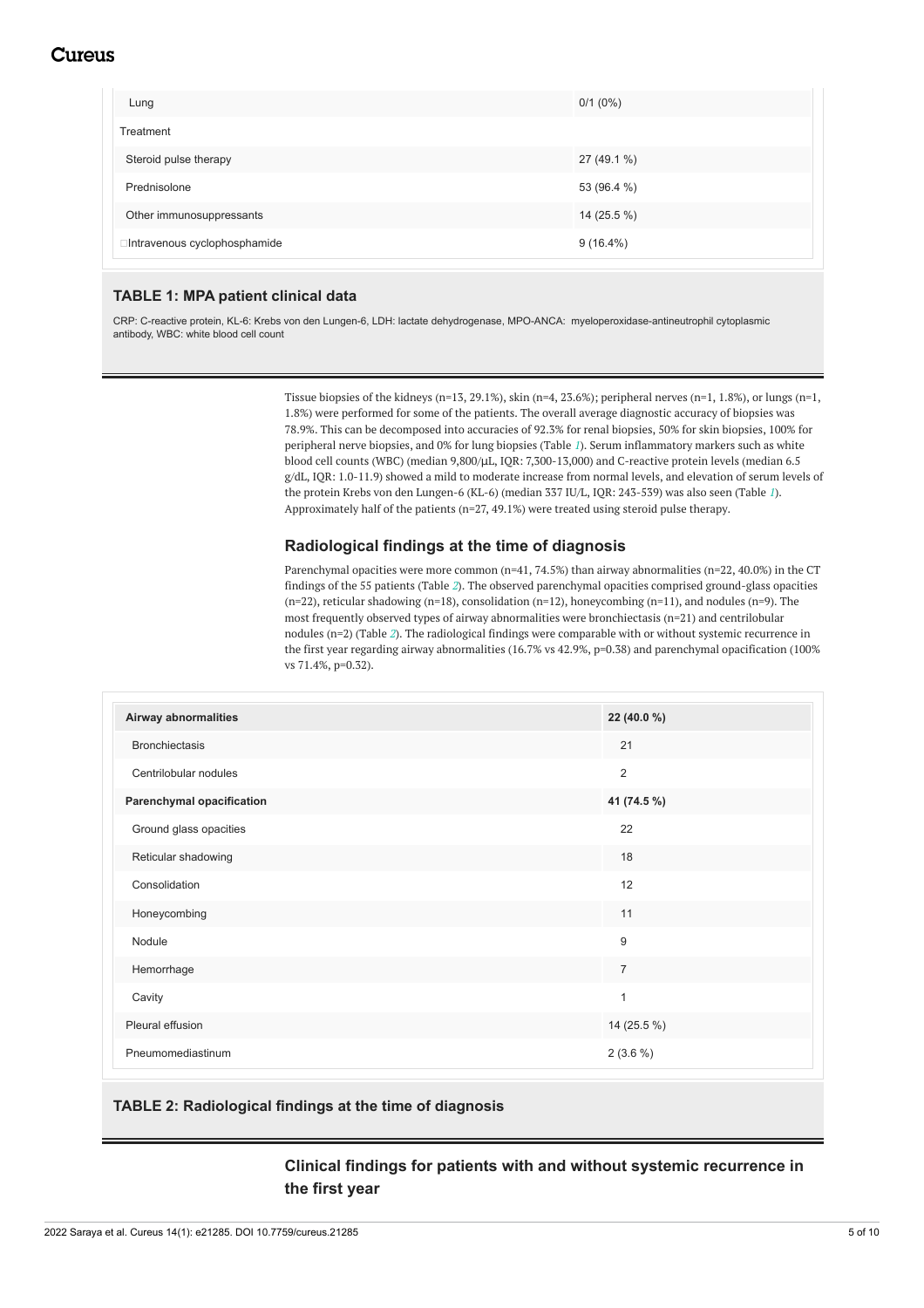We found that systemic recurrence occurred within the year after diagnosis in six of the 55 MPA patients  $(10.9%)$ . Systemic recurrences occurred in the kidneys (n=6), lungs (n=5), peripheral nerves (n=1), and central nervous system (presenting as hypertrophic pachymeningitis; n=1). The clinical characteristics and laboratory data at the time of diagnosis were similar for patients with and without recurrence, except for white blood cell (WBC) counts (Table *[3](#page-5-0)*).

<span id="page-5-0"></span>

|                                       | Systemic recurrence negative (n=49) | Systemic recurrence positive (n=6) | p value  |
|---------------------------------------|-------------------------------------|------------------------------------|----------|
| Age                                   | 73 (62-77)                          | 76 (70-81)                         | 0.645    |
| M/F                                   | 20:29                               | 3:3                                | 0.686    |
| Comorbid respiratory disease (%)      | 22 (44.9%)                          | 4(66.7)                            | 0.406    |
| Laboratory data                       |                                     |                                    |          |
| WBC ( $\times$ 10 <sup>3</sup> /µL)   | 9,100 (7,400-9,300)                 | 14,350 (10,725-17,475)             | $0.022*$ |
| Hemoglobin (g/dL)                     | $7.7(7.1-9.7)$                      | 10.3 (9.4-11.7)                    | 0.199    |
| LDH (IU/L)                            | 209 (160-258)                       | 189 (178-249)                      | 0.925    |
| Albumin (g/dL)                        | $2.3(1.8-3.2)$                      | $2.8(2.0-3.2)$                     | 0.945    |
| CRP (mg/dL)                           | $4.8(1.4-9.8)$                      | 12.4 (2.2-16.9)                    | 0.148    |
| Creatinine (mg/dL)                    | $0.8(0.6-5.8)$                      | $2.3(0.8-6.7)$                     | 0.365    |
| MPO-ANCA (U/mL)                       | 396 (67.5-511)                      | 194 (81.5-545)                     | 0.421    |
| KL-6 (U/mL)                           | 805 (693-1705)                      | 384 (199-556)                      | 0.896    |
| Diagnosis of recurrence               |                                     |                                    |          |
| Re-elevation of titer of the MPO-ANCA | $\mathbf 0$                         | 3                                  |          |
| Organ involvement*                    |                                     |                                    |          |
| Kidney                                | $\pmb{0}$                           | $\mathbf{1}$                       |          |
| Peripheral nerve                      | $\mathsf{O}\xspace$                 | $\mathbf 0$                        |          |
| Lung                                  | 0                                   | 3                                  |          |
| IP                                    |                                     | 2                                  |          |
| Alveolar hemorrhage                   |                                     | $\mathbf{1}$                       |          |
| CNS                                   | $\mathbf 0$                         | $\mathbf{1}$                       |          |

## **TABLE 3: Clinical findings for patients with and without systemic recurrence in the year following diagnosis**

Data are expressed as median (interquartile range), CRP: C-reactive protein, CNS: central nervous system, KL-6: Krebs von den Lungen-6, LDH: lactate dehydrogenase, MPO-ANCA: myeloperoxidase-antineutrophil cytoplasmic antibody, WBC: white blood cell count

\*Organ involvement means deterioration of the organ dysfunction recognized at the time of diagnosis, or emergence of involvement of other organs.

Between the systemic recurrence positive and negative groups, the most preferable threshold of WBC count for distinguishing between the two groups was 10,900/ $\mu$ L (sensitivity 83.3%, specificity 67.3%, area under the curve 0.753, 95%CI 0.559-0.948, p=0.044) (Figure *[3](#page-6-0)*). Based on the Kaplan-Meier method, the recurrence rate within the first year was significantly higher in the WBC count >10,900/μL group (n=20) than in the WBC count <10,900/μL group (n=31) (p=0.006). Furthermore, a WBC count >10,900/μL was a risk factor for predicting systemic recurrence within the first year according to the Cox regression analysis (HR 11.1, 95%CI: 1.3-95.9, p=0.028). However, the overall survival after a year between those two groups were comparable according to the Kaplan-Meier analysis (p=0.726).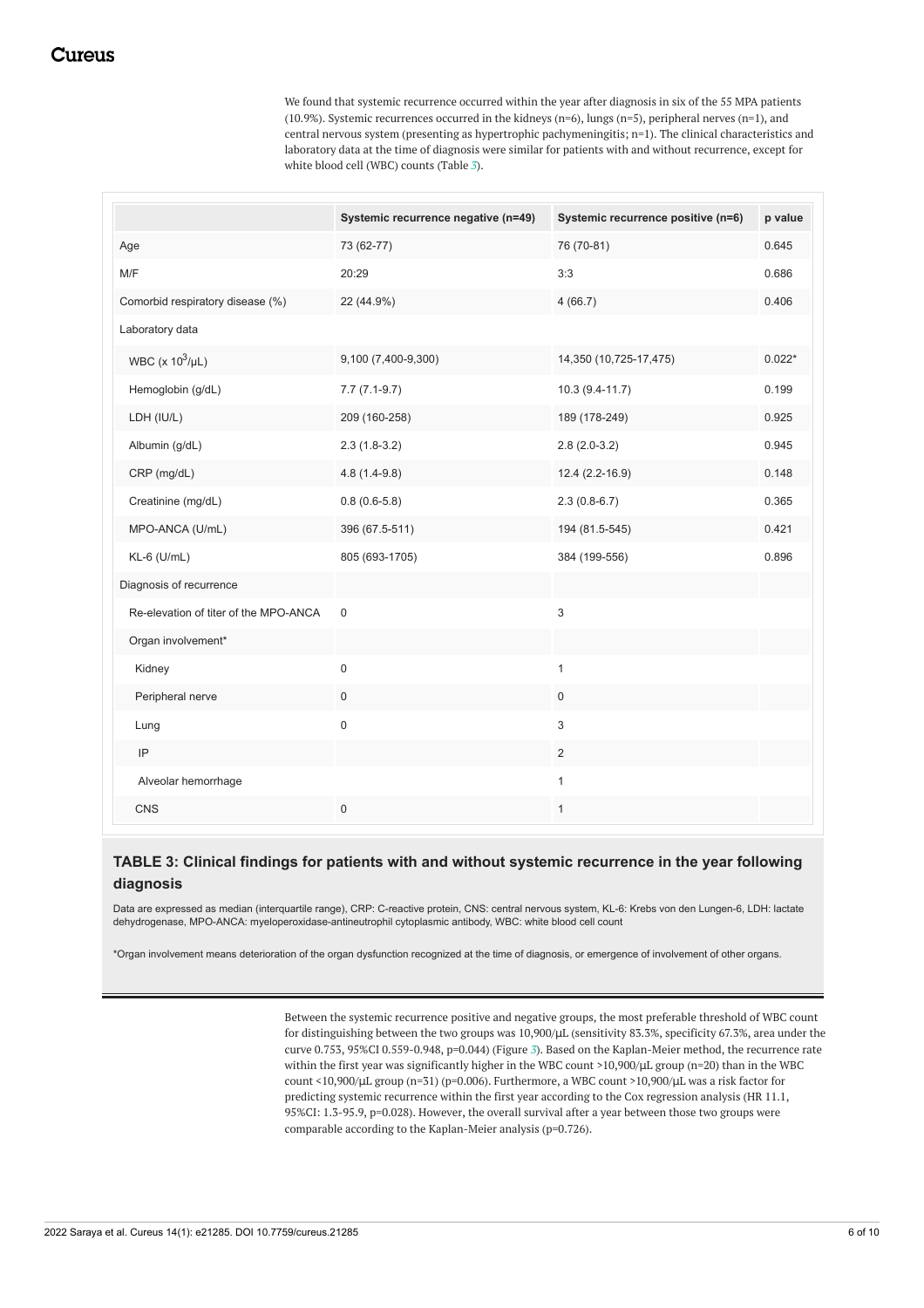<span id="page-6-0"></span>

**FIGURE 3: ROC curve for discrimination between systemic recurrence positive and negative groups in the year by using serum WBC count at the timing of initial diagnosis**

Receiver operating curve (ROC) for discrimination between groups with or without systemic recurrence within one year after diagnosis using serum WBC count at the timing of diagnosis

## **Laboratory data at the time of diagnosis for patients with and without lung recurrence over five years**

Lung recurrence occurred during the five-year period after diagnosis in 9.1% (n=5) of the patients, presenting as either acute exacerbation of interstitial pneumonia (n=4) or as alveolar hemorrhage (n=1). In laboratory tests performed at the time of diagnosis, the levels of serum MPO-ANCA (median 296, IQR:-79.0- 401 U/m), WBC count (median 10050, IQR: 8,950-14,525 /μL), and KL-6 (median 663, IQR: 354-700 U/mL) appeared to be higher in the lung recurrence positive group than in the other patients ( [ MPO-ANCA, median 126, IQR: 44.5-233 U/mL] [WBC count, median 9800, IQR: 6,800-13,000/μL] [ KL-6, median 284, IQR: 238-492 U/mL]), but the difference was not statistically significant. Other clinical characteristics and serum laboratory data for the two groups were comparable. In the Cox regression analysis, the serum levels of MPO-ANCA and KL-6 at the time of diagnosis were not predictive of lung recurrence (MPO-ANCA; HR 1.0, 95%CI: 0.997-1.003, p=0.914) (KL-6; HR 1.0, 95%CI: 0.998-1.001, p=0.708) during the five-year follow-up period.

## **Radiological findings at the time of diagnosis for patients with and without lung recurrence within five years**

The proportions of patients showing airway abnormalities or parenchymal opacification at the time of diagnosis were similar between the groups who did or did not show lung recurrence in the following fiveyear period (Table *[4](#page-7-0)*). The lung recurrence positive group, however, showed significantly higher incidences of reticular shadowing and honeycombing than the other patients did (reticular shadowing: n=4, 80% vs. n=14, 28%, p=0.035) (honeycombing; n=3, 60% vs. n=8, 16%, p=0.049). Honeycombing and reticular shadowing in the CT scans of lung recurrence positive group either progressed or was newly developed in the five-year period. However, Cox regression analysis could not predict lung recurrence in the five-year period based on the presence of reticular shadowing (HR 0.335, 95%CI 0.034-3.339, p=0.351) or honeycombing (HR 0.515, 95% CI 0.062-4.246, p=0.537).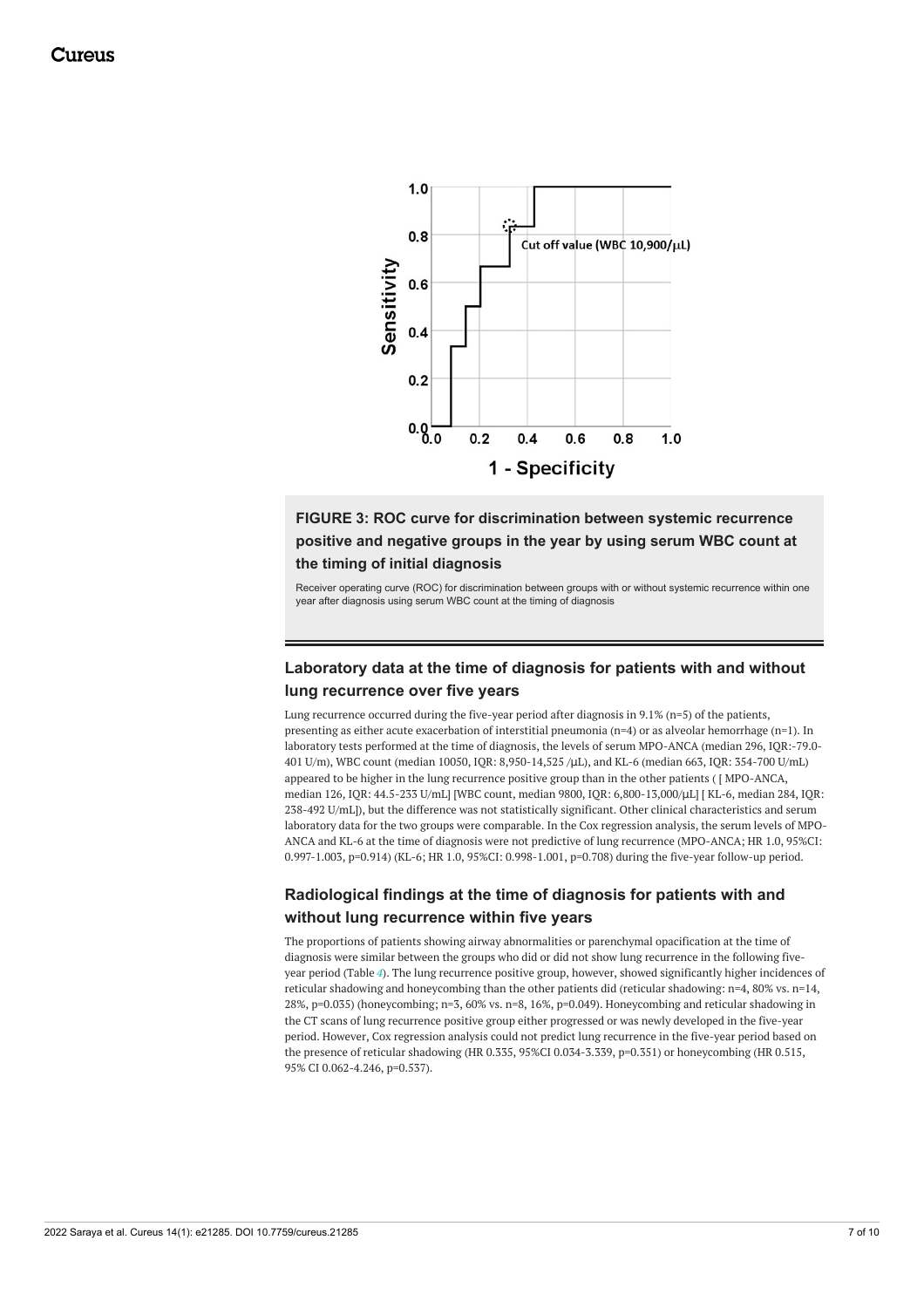# Cureus

<span id="page-7-0"></span>

|                           | Lung recurrence negative (n=50) | Lung recurrence positive (n=5) | p value  |
|---------------------------|---------------------------------|--------------------------------|----------|
| Radiological findings     |                                 |                                |          |
| Airway abnormalities      | 19 (38 %)                       | $3(60\%)$                      | 0.379    |
| <b>Bronchiectasis</b>     | 18 (36 %)                       | $3(60\%)$                      | 0.359    |
| Centrilobular nodules     | $2(4\%)$                        | $0(0\%)$                       | 1.0      |
| Parenchymal opacification | 36 (72 %)                       | $5(100\%)$                     | 0.314    |
| Ground glass opacities    | 19 (38 %)                       | $3(60\%)$                      | 0.379    |
| Reticular shadowing       | 14 (28 %)                       | 4 (80 %)                       | $0.035*$ |
| Consolidation             | 11 $(22\%)$                     | 1 $(20\%)$                     | 1.0      |
| Nodule                    | 9(18%)                          | $0(0\%)$                       | 0.578    |
| Honeycombing              | 8(16%)                          | $3(60\%)$                      | $0.049*$ |
| Hemorrhage                | $6(12\%)$                       | 1 $(20\%)$                     | 0.508    |
| Cavity                    | $1(2.0\%)$                      | $0(0\%)$                       | 1.0      |
| Pleural effusion          | 14 (28 %)                       | $0(0\%)$                       | 0.314    |
| Pneumomediastinum         | $1(2.0\%)$                      | 1 $(20\%)$                     | 0.175    |

## **TABLE 4: Radiological findings at the time of diagnosis for patients with and without lung recurrence in the following five years**

## **Comparison of the overall survival with or without recurrence in any organ**

Using the Kaplan-Meier method, survival rates between the two groups with or without recurrence in any organ did not differ in the following period: one year (p=0.169), two years (p=0.843), and five years ( $p=0.843$ ) after diagnosis. Similarly, the one ( $p=0.508$ ), 2 ( $p=0.374$ ), and five years ( $p=0.346$ ) survival rates were comparable between the lung recurrence positive and negative groups.

## **Discussion**

Owing to the rarity of MPA, few reports of radiological findings have been published [2, 3]. Therefore, the identification of radiological and laboratory findings available at the time of diagnosis that is predictive of recurrence has been difficult. The present study is unique as radiological findings could be analyzed and the frequency of recurrence up to five years after the diagnosis of MPA was examined, permitting analysis of the factors that are relevant to recurrence. The data supports the following conclusions:

Based on radiological observations, the most frequently observed types of parenchymal opacities were ground-glass opacities and reticular shadows, while the most frequently observed airway abnormality was bronchiectasis. The CT findings for MPA were diverse in this study, but not substantially different from those previously reported [2, 3].

The incidence of systemic recurrence in the first year after diagnosis was 10.9% (n=6), and the kidneys and lungs were the most frequently involved organs. Previous reports have described that the presence of antineutrophil cytoplasmic antibody (ANCA) in serum was a better predictor of lung fibrosis than the presence of proteinase-3 (PR3)-ANCA was, but it did not affect the recurrence of ANCA-associated vasculitis. This was also seen in our study. Furthermore, no predictor has been shown to reliably guide therapeutic decision-making [4, 5]. Hatemi et al reported that an increase of PR3-ANCA titer may help to predict relapses in ANCA-associated vasculitis patients and PR3-ANCA may also be associated with better response to rituximab [6]. Similarly, Schirmer et al. [7] analyzed PR3-ANCA positive granulomatosis with polyangiitis (GPA), myeloperoxidase (MPO)-positive GPA, and MPO-ANCA positive MPA and found that increased relapse rate was observed among patients with PR3-ANCA irrespective diagnosis. While, this study demonstrated that patients with recurrence had significantly higher serum WBC counts than patients without recurrence did, and high WBC counts ( $\geq 10,900/\mu$ L) at the time of diagnosis might be a potential marker for predicting systemic recurrence within the first year.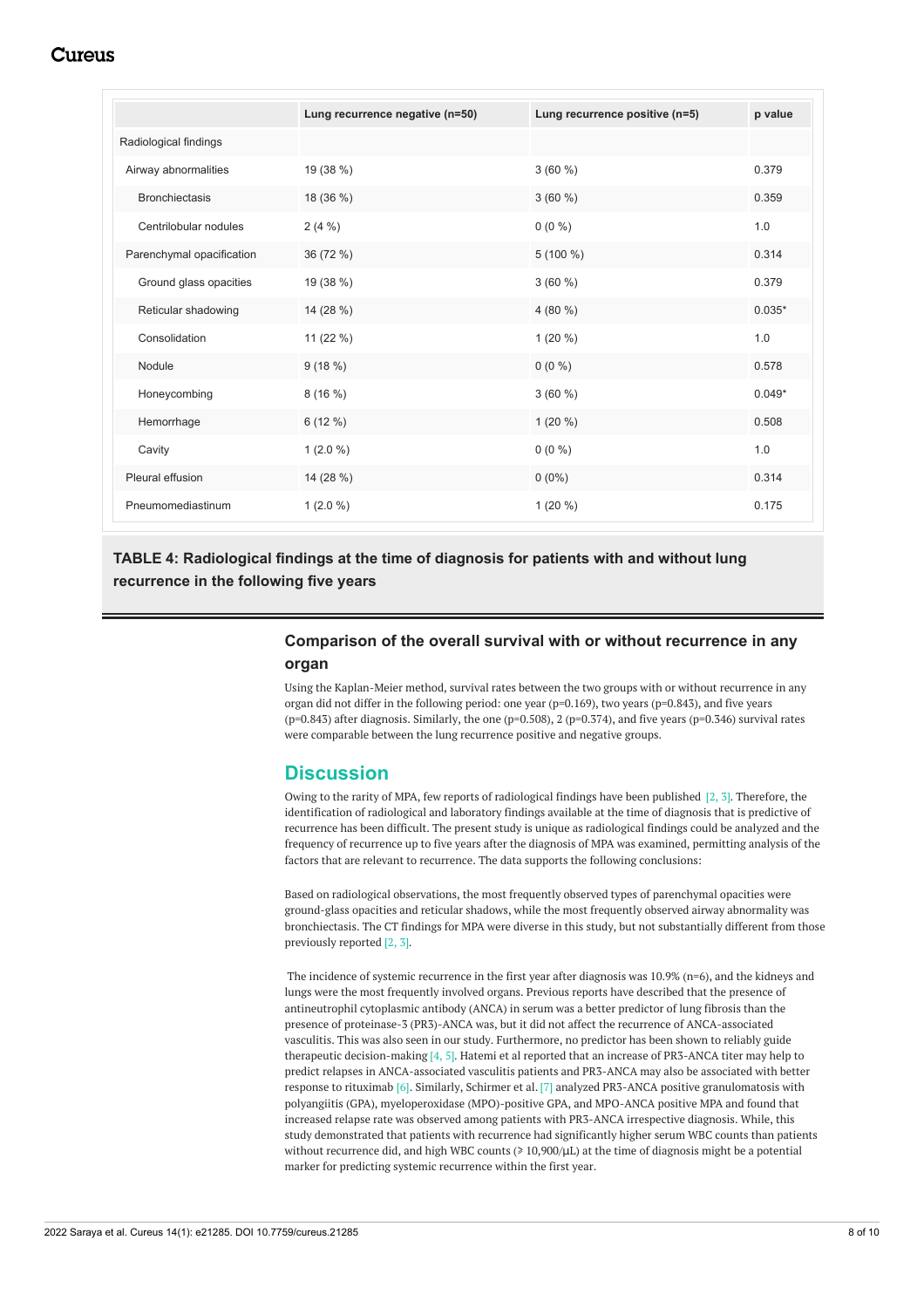Lung recurrence occurred in 9.1% of MPA patients within five years of diagnosis. Although the incidence of reticular shadowing or honeycombing in thoracic CT scans at diagnosis was significantly higher in recurrence-positive patients than in the negative patients, these CT findings could not predict lung recurrence according to the Cox regression analysis. A previous report suggested that pulmonary interstitial fibrosis, including honeycombing, can be an early manifestation of MPA, preceding the onset of vasculitis by several years [3]. However, the present study clearly demonstrated that fibrosis by itself cannot predict lung recurrence within five years after diagnosis. The risk factors for lung recurrence are therefore numerous, implying that it will be difficult to predict lung recurrence based on only laboratory and radiological findings at diagnosis.

Furthermore, this study demonstrated that neither lung nor systemic recurrence involving any organ seemed to affect the overall survival; however, more index cases will be needed to confirm these results.

This study illustrates MPA as a systemic disease that most frequently involves the lungs and kidneys. Only 29.1% of patients were examined pathologically, but the diagnostic accuracy in these cases was 78.9%. This result should not be interpreted as an assurance of diagnosis based on tissue biopsy of any organ, because a lung biopsy showed only necrotizing vasculitis affecting small vessels including arterioles, venules, or capillaries, even in autopsied specimens, as previously reported  $[8]$ . This suggests that pulmonologists should avoid using lung biopsies to diagnose MPA.

This study has some limitations. First, it was a retrospective study involving a small number of MPA patients. Second, all the enrolled patients showed pulmonary involvement on thoracic CT, which constitutes a selection bias. However, this was a necessary price to pay in order to make use of information derived from thoracic radiological findings to predict systemic and lung recurrence.

However, this study demonstrated that thoracic involvement in MPA was primarily characterized by parenchymal opacities (n=40, 74.5%), such as ground-glass opacities and reticular shadowing, and to a lesser degree by airway abnormalities (n=22, 40.0%), mainly presenting as bronchiectasis. None of the laboratory or radiological findings available at the time of diagnosis could predict lung recurrence during the following five years. However, serum WBC count (≥ 10,900/μL) at the time of diagnosis could be a potential marker for predicting systemic recurrence within the first year.

# **Conclusions**

Thoracic involvement in MPA was primarily characterized by parenchymal opacities (ground-glass opacities and reticular shadowing) followed by airway abnormalities mainly presenting as bronchiectasis. Although none of the laboratory or radiological findings available at the time of diagnosis could predict lung recurrence during the following five years, serum WBC count (≥ 10,900/μL) could be a potential marker for predicting systemic recurrence within the first year.

# **Additional Information**

### **Disclosures**

**Human subjects:** Consent was obtained or waived by all participants in this study. ethics committee of Kyorin University issued approval 889 H28-149. This study was approved by the ethics committee of Kyorin University (approval number 889 H28-149, dated Feb 10, 2017). **Animal subjects:** All authors have confirmed that this study did not involve animal subjects or tissue. **Conflicts of interest:** In compliance with the ICMJE uniform disclosure form, all authors declare the following: **Payment/services info:** All authors have declared that no financial support was received from any organization for the submitted work. **Financial relationships:** All authors have declared that they have no financial relationships at present or within the previous three years with any organizations that might have an interest in the submitted work. **Other relationships:** All authors have declared that there are no other relationships or activities that could appear to have influenced the submitted work.

## **References**

- 1. Collins CE, Quismorio FP Jr: Pulmonary [involvement](https://dx.doi.org/10.1097/01.mcp.0000170520.63874.fb) in microscopic polyangiitis . Curr Opin Pulm Med. 2005, 11:447-51. [10.1097/01.mcp.0000170520.63874.fb](https://dx.doi.org/10.1097/01.mcp.0000170520.63874.fb)
- 2. Ando Y, Okada F, Matsumoto S, Mori H: Thoracic manifestation of [myeloperoxidase-antineutrophil](https://dx.doi.org/10.1097/01.rct.0000135280.79012.c7) cytoplasmic antibody (MPO-ANCA)-related disease. CT findings in 51 patients. J Comput Assist Tomogr. 2004, 28:710-6. [10.1097/01.rct.0000135280.79012.c7](https://dx.doi.org/10.1097/01.rct.0000135280.79012.c7)
- 3. Yamagata M, Ikeda K, Tsushima K, et al.: Prevalence and [responsiveness](https://dx.doi.org/10.1002/art.39475) to treatment of lung abnormalities on chest computed tomography in patients with microscopic polyangiitis: a multicenter, longitudinal, retrospective study of one hundred fifty consecutive hospital-based Japanese patients. Arthritis Rheumatol. 2016, 68:713-23. [10.1002/art.39475](https://dx.doi.org/10.1002/art.39475)
- 4. FijoŁek J, Wiatr E: Antineutrophil cytoplasmic antibodies (ANCA) their role in pathogenesis, diagnosis, and treatment monitoring of [ANCA-associated](https://dx.doi.org/10.5114/ceji.2019.92494) vasculitis. Cent Eur J Immunol. 2020, 45:218-27. [10.5114/ceji.2019.92494](https://dx.doi.org/10.5114/ceji.2019.92494)
- 5. Holding S, Fisher VJ, Abuzakouk M: Incidence of PR3- and MPO-ANCA [autoantibody](https://dx.doi.org/10.1177/0004563214533668) specificity changes in